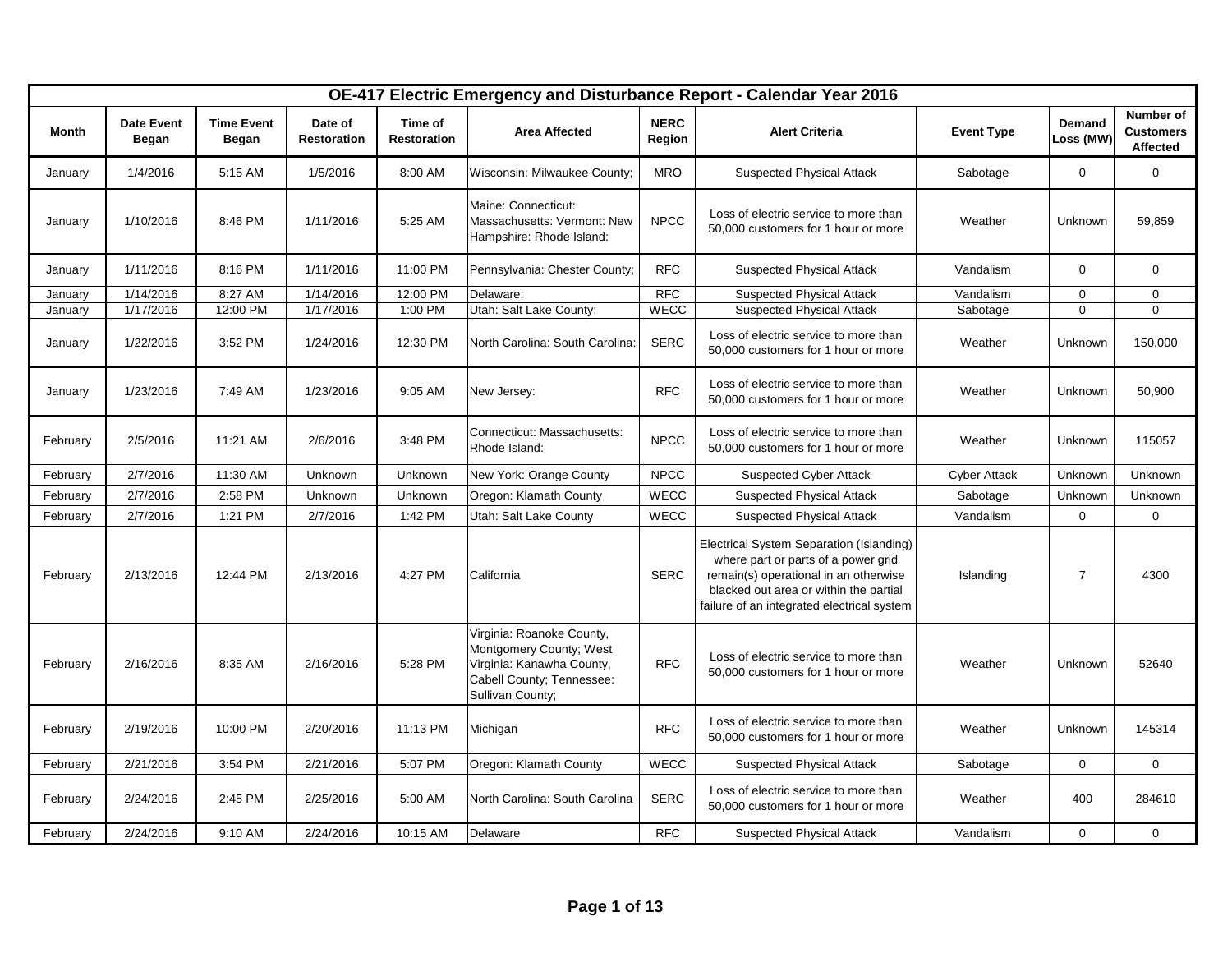|          |                                   |                            |                               |                               |                                                                                                                                   |                       | OE-417 Electric Emergency and Disturbance Report - Calendar Year 2016                                                 |                                  |                     |                                           |
|----------|-----------------------------------|----------------------------|-------------------------------|-------------------------------|-----------------------------------------------------------------------------------------------------------------------------------|-----------------------|-----------------------------------------------------------------------------------------------------------------------|----------------------------------|---------------------|-------------------------------------------|
| Month    | <b>Date Event</b><br><b>Began</b> | <b>Time Event</b><br>Began | Date of<br><b>Restoration</b> | Time of<br><b>Restoration</b> | <b>Area Affected</b>                                                                                                              | <b>NERC</b><br>Region | <b>Alert Criteria</b>                                                                                                 | <b>Event Type</b>                | Demand<br>Loss (MW) | Number of<br><b>Customers</b><br>Affected |
| February | 2/25/2016                         | 1:44 AM                    | 2/25/2016                     | 2:45 PM                       | Connecticut: Maine:<br>Massachusetts: Rhode Island:<br>Vermont:                                                                   | <b>NPCC</b>           | Loss of electric service to more than<br>50,000 customers for 1 hour or more                                          | Weather                          | Unknown             | 114190                                    |
| February | 2/26/2016                         | 4:35 PM                    | 2/26/2016                     | 8:22 PM                       | Arizona: Maricopa County                                                                                                          | <b>WECC</b>           | <b>Suspected Physical Attack</b>                                                                                      | Sabotage - Operator<br>Action(s) | $\overline{2}$      | 2713                                      |
| February | 2/26/2016                         | 12:01 AM                   | Unknown                       | Unknown                       | California: San Bernardino<br>County                                                                                              | <b>WECC</b>           | Fuel supply emergencies that could<br>impact electric power system adequacy<br>or reliability                         | <b>Fuel Supply Deficiency</b>    | $\mathbf 0$         | $\mathbf 0$                               |
| March    | 3/1/2016                          | 1:35 PM                    | Unknown                       | Unknown                       | Idaho: Ada County;                                                                                                                | WECC                  | <b>Suspected Physical Attack</b>                                                                                      | Vandalism                        | $\mathbf 0$         | $\mathbf 0$                               |
| March    | 3/1/2016                          | 3:00 PM                    | Unknown                       | Unknown                       | Washington: King County,<br>Whatcom County, Kitsap<br>County, Skagit County;                                                      | WECC                  | Loss of electric service to more than<br>50,000 customers for 1 hour or more                                          | Weather                          | Unknown             | 56000                                     |
| March    | 3/3/2016                          | 11:00 AM                   | 4/6/2016                      | 7:47 PM                       | California: San Bernardino<br>County;                                                                                             | WECC                  | Fuel supply emergencies that could<br>impact electric power system adequacy<br>or reliability                         | <b>Fuel Supply Deficiency</b>    | $\mathbf 0$         | $\mathbf 0$                               |
| March    | 3/8/2016                          | 12:00 AM                   | 3/8/2016                      | 12:00 AM                      | Idaho: Bannock County;                                                                                                            | <b>WECC</b>           | <b>Suspected Physical Attack</b>                                                                                      | Sabotage                         | $\mathbf 0$         | $\mathbf{0}$                              |
| March    | 3/10/2016                         | 4:00 AM                    | 3/11/2016                     | 11:59 AM                      | Washington: Kitsap County,<br>King County, Whatcom<br>County, Island County, Skagit<br>County;                                    | WECC                  | <b>Suspected Physical Attack</b>                                                                                      | Sabotage                         | $\mathbf 0$         | $\mathbf 0$                               |
| March    | 3/13/2016                         | 2:00 PM                    | Unknown                       | Unknown                       | Washington: Island County,<br>Skagit County, Whatcom<br>County, King County, Kitsap<br>County, Pierce County,<br>Thurston County; | <b>WECC</b>           | <b>Suspected Physical Attack</b>                                                                                      | Sabotage                         | $\mathbf 0$         | $\mathbf 0$                               |
| March    | 3/13/2016                         | 4:55 PM                    | Unknown                       | Unknown                       | Washington:                                                                                                                       | WECC                  | <b>Suspected Physical Attack</b>                                                                                      | Vandalism                        | $\mathbf 0$         | $\mathbf 0$                               |
| March    | 3/23/2016                         | 5:00 AM                    | 3/25/2016                     | 11:59 PM                      | Colorado: Denver, City and<br>County of[12];                                                                                      | WECC                  | Loss of electric service to more than<br>50,000 customers for 1 hour or more                                          | Weather                          | $\mathbf 0$         | $\mathbf 0$                               |
| March    | 3/27/2016                         | 12:00 PM                   | 3/27/2016                     | 1:00 PM                       | Nevada: Clark County;                                                                                                             | <b>WECC</b>           | <b>Suspected Physical Attack</b>                                                                                      | Sabotage                         | Unknown             | 110000                                    |
| March    | 3/30/2016                         | 9:12 PM                    | 3/31/2016                     | 3:00 PM                       | Massachusetts: Middlesex<br>County[13];                                                                                           | <b>NPCC</b>           | <b>Suspected Physical Attack</b>                                                                                      | Sabotage                         | 200                 | 50500                                     |
| April    | 4/1/2016                          | 4:37 PM                    | 4/1/2016                      | 6:00 PM                       | Florida: Hillsborough County                                                                                                      | <b>FRCC</b>           | <b>Suspected Physical Attack</b>                                                                                      | Sabotage                         | $\mathbf 0$         | $\mathbf 0$                               |
| April    | 4/2/2016                          | 11:08 AM                   | 4/2/2016                      | 11:33 AM                      | California                                                                                                                        | <b>WECC</b>           | Uncontrolled loss of 300 Megawatts or<br>more of firm system loads for more than<br>15 minutes from a single incident | <b>System Operations</b>         | 360                 | $\mathbf 0$                               |
| April    | 4/12/2016                         | 11:30 AM                   | 4/12/2016                     | 4:43 PM                       | Washington: Pend Oreille<br>County                                                                                                | WECC                  | Suspected Cyber Attack                                                                                                | <b>Cyber Attack</b>              | $\mathbf 0$         | $\mathbf 0$                               |
| April    | 4/14/2016                         | 4:49 PM                    | 4/15/2016                     | 8:42 PM                       | Maryland: Baltimore County                                                                                                        | <b>RFC</b>            | <b>Suspected Physical Attack</b>                                                                                      | Sabotage                         | $\mathbf 0$         | $\mathbf 0$                               |
| April    | 4/15/2016                         | 10:00 AM                   | 4/15/2016                     | 11:00 AM                      | Utah: Weber County                                                                                                                | <b>WECC</b>           | <b>Suspected Physical Attack</b>                                                                                      | Vandalism                        | $\mathbf 0$         | $\mathbf{0}$                              |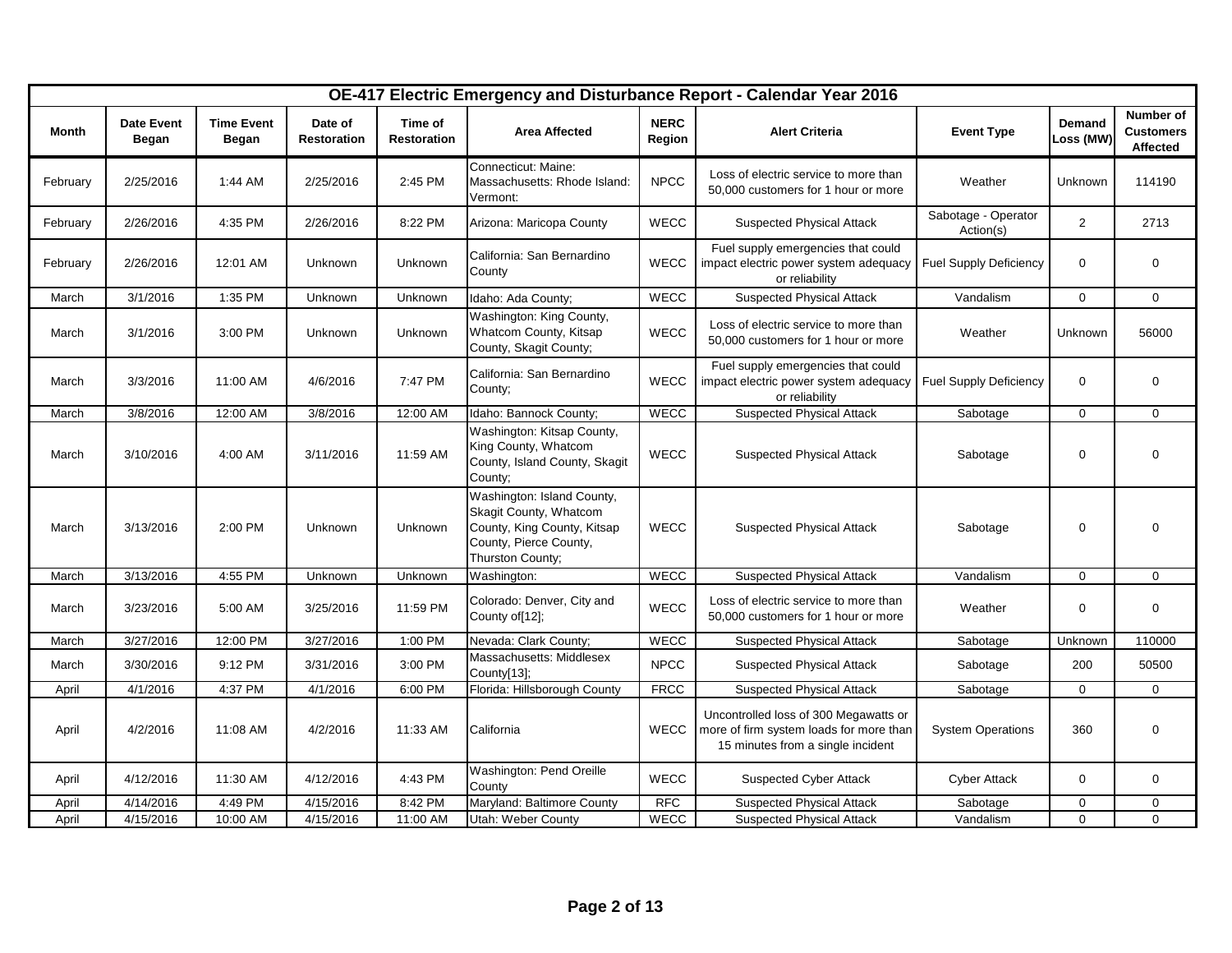|       |                            |                            |                               |                               |                                                         |                       | OE-417 Electric Emergency and Disturbance Report - Calendar Year 2016                                                                                                                                            |                               |                     |                                                  |
|-------|----------------------------|----------------------------|-------------------------------|-------------------------------|---------------------------------------------------------|-----------------------|------------------------------------------------------------------------------------------------------------------------------------------------------------------------------------------------------------------|-------------------------------|---------------------|--------------------------------------------------|
| Month | <b>Date Event</b><br>Began | <b>Time Event</b><br>Began | Date of<br><b>Restoration</b> | Time of<br><b>Restoration</b> | <b>Area Affected</b>                                    | <b>NERC</b><br>Region | <b>Alert Criteria</b>                                                                                                                                                                                            | <b>Event Type</b>             | Demand<br>Loss (MW) | Number of<br><b>Customers</b><br><b>Affected</b> |
| April | 4/18/2016                  | 5:05 AM                    | 4/20/2016                     | 7:55 AM                       | Texas: Harris County                                    | <b>TRE</b>            | Loss of electric service to more than<br>50,000 customers for 1 hour or more                                                                                                                                     | Weather                       | Unknown             | 415103                                           |
| April | 4/27/2016                  | 1:36 PM                    | Unknown                       | Unknown                       | Tennessee                                               | <b>SERC</b>           | <b>Suspected Physical Attack</b>                                                                                                                                                                                 | Vandalism                     | $\mathbf 0$         | $\mathbf 0$                                      |
| April | 4/27/2016                  | 5:50 AM                    | 4/28/2016                     | 1:35 AM                       | Texas: Harris County                                    | <b>TRE</b>            | Loss of electric service to more than<br>50,000 customers for 1 hour or more                                                                                                                                     | Weather                       | Unknown             | 214864                                           |
| April | 4/27/2016                  | 6:00 PM                    | 4/27/2016                     | 6:05 PM                       | <b>Texas: Rusk County</b>                               | <b>TRE</b>            | <b>Suspected Physical Attack</b>                                                                                                                                                                                 | Sabotage                      | $\mathbf 0$         | $\mathbf 0$                                      |
| May   | 5/7/2016                   | 7:49 AM                    | 5/7/2016                      | 9:02 AM                       | New York: Dutchess County;                              | <b>NPCC</b>           | <b>Suspected Physical Attack</b>                                                                                                                                                                                 | Sabotage                      | $\mathbf 0$         | $\mathbf 0$                                      |
| May   | 5/8/2016                   | 9:12 AM                    | Unknown                       | Unknown                       | Washington: Clark County;                               | <b>WECC</b>           | Electrical System Separation (Islanding)<br>where part or parts of a power grid<br>remain(s) operational in an otherwise<br>blacked out area or within the partial<br>failure of an integrated electrical system | Islanding                     | Unknown             | Unknown                                          |
| May   | 5/10/2016                  | 8:45 PM                    | 5/13/2016                     | 3:00 AM                       | Texas: Dallas County, Tarrant<br>County, Parker County; | TRE                   | Loss of electric service to more than<br>50,000 customers for 1 hour or more                                                                                                                                     | Distribution Interruption     | Unknown             | 85000                                            |
| May   | 5/14/2016                  | 9:25 PM                    | 5/15/2016                     | 5:24 PM                       | Missouri:                                               | <b>SERC</b>           | <b>Suspected Physical Attack</b>                                                                                                                                                                                 | Sabotage                      | $\mathbf 0$         | $\mathbf 0$                                      |
| May   | 5/19/2016                  | 9:36 PM                    | 5/20/2016                     | 1:00 AM                       | Utah:                                                   | <b>WECC</b>           | Uncontrolled loss of 300 Megawatts or<br>more of firm system loads for more than<br>15 minutes from a single incident                                                                                            | <b>System Operations</b>      | 461                 | 85179                                            |
| May   | 5/20/2016                  | 12:00 AM                   | 5/22/2016                     | 5:00 AM                       | Louisiana:                                              | <b>SERC</b>           | Loss of electric service to more than<br>50,000 customers for 1 hour or more                                                                                                                                     | Distribution Interruption     | Unknown             | 85000                                            |
| May   | 5/20/2016                  | $1:15$ AM                  | Unknown                       | Unknown                       | Louisiana:                                              | <b>SERC</b>           | Loss of electric service to more than<br>50,000 customers for 1 hour or more                                                                                                                                     | Weather                       | Unknown             | 57184                                            |
| May   | 5/24/2016                  | 8:00 AM                    | Unknown                       | Unknown                       | Missouri:                                               | <b>SERC</b>           | <b>Suspected Physical Attack</b>                                                                                                                                                                                 | Vandalism                     | $\mathbf 0$         | $\mathbf 0$                                      |
| May   | 5/26/2016                  | 9:29 PM                    | 5/27/2016                     | 12:40 AM                      | New York:                                               | <b>NPCC</b>           | Loss of electric service to more than<br>50,000 customers for 1 hour or more                                                                                                                                     | Transmission<br>Interruption  | 82                  | 56645                                            |
| May   | 5/31/2016                  | 7:30 AM                    | 6/13/2016                     | 7:27 AM                       | New York: Tompkins County;                              | <b>NPCC</b>           | Fuel supply emergencies that could<br>impact electric power system adequacy<br>or reliability                                                                                                                    | <b>Fuel Supply Deficiency</b> | 150                 | <b>Unknown</b>                                   |
| June  | 6/7/2016                   | 12:00 PM                   | 6/7/2016                      | 12:15 PM                      | Utah                                                    | <b>WECC</b>           | <b>Suspected Physical Attack</b>                                                                                                                                                                                 | Sabotage                      | $\mathbf 0$         | $\mathbf 0$                                      |
| June  | 6/14/2016                  | 7:59 AM                    | 6/14/2016                     | 8:00 AM                       | New Jersey                                              | <b>RFC</b>            | <b>Suspected Physical Attack</b>                                                                                                                                                                                 | Vandalism                     | $\Omega$            | $\Omega$                                         |
| June  | 6/17/2016                  | 3:40 PM                    | 6/18/2016                     | 8:34 AM                       | Georgia, Alabama, Mississippi<br>Florida                | <b>SERC</b>           | Loss of electric service to more than<br>50,000 customers for 1 hour or more                                                                                                                                     | Weather                       | 304                 | 91260                                            |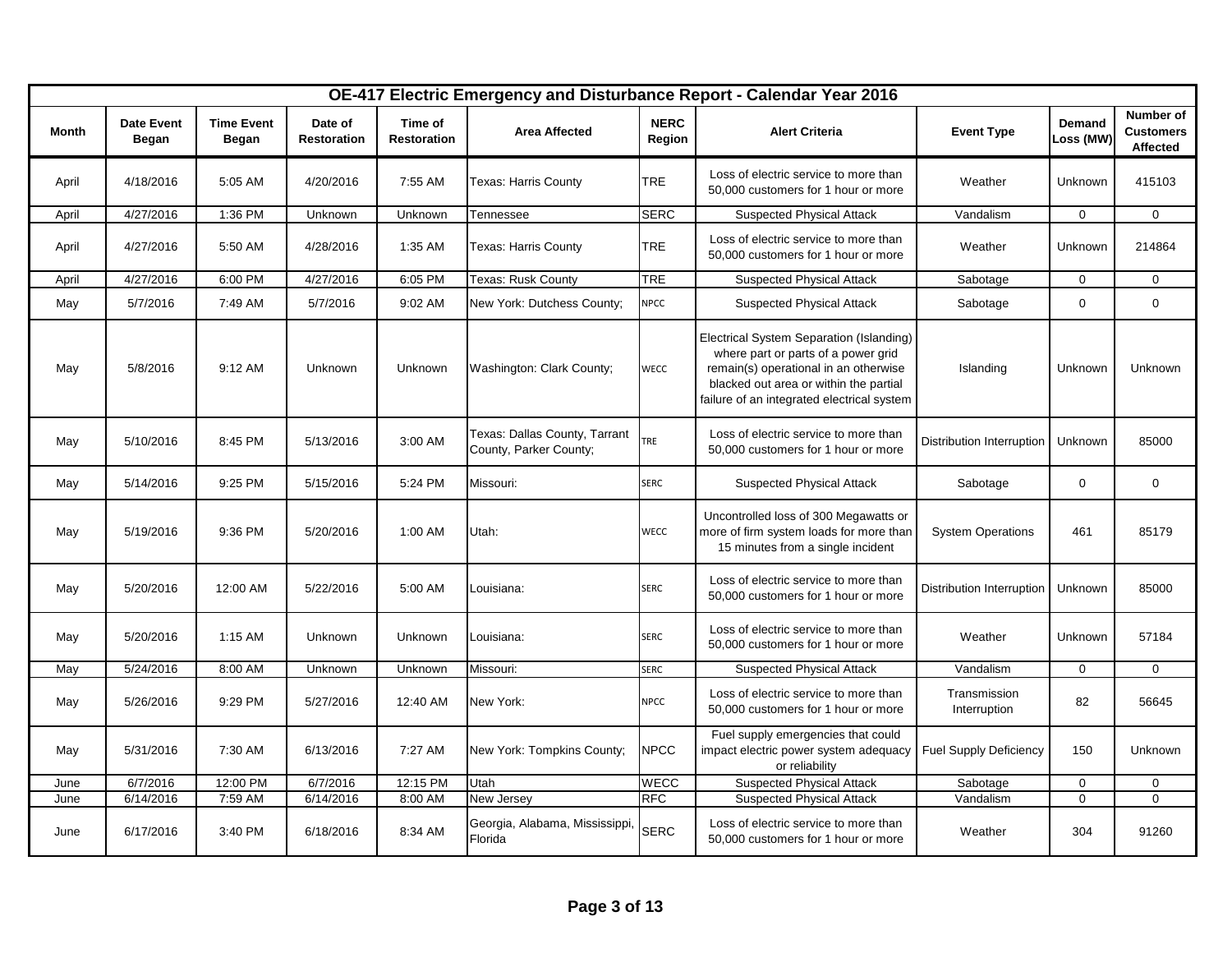|       |                                   |                                   |                               |                               |                                                                                                                                                                           |                             | OE-417 Electric Emergency and Disturbance Report - Calendar Year 2016        |                              |                     |                                           |
|-------|-----------------------------------|-----------------------------------|-------------------------------|-------------------------------|---------------------------------------------------------------------------------------------------------------------------------------------------------------------------|-----------------------------|------------------------------------------------------------------------------|------------------------------|---------------------|-------------------------------------------|
| Month | <b>Date Event</b><br><b>Began</b> | <b>Time Event</b><br><b>Began</b> | Date of<br><b>Restoration</b> | Time of<br><b>Restoration</b> | <b>Area Affected</b>                                                                                                                                                      | <b>NERC</b><br>Region       | <b>Alert Criteria</b>                                                        | <b>Event Type</b>            | Demand<br>Loss (MW) | Number of<br><b>Customers</b><br>Affected |
| June  | 6/17/2016                         | 4:30 AM                           | 6/17/2016                     | 4:31 AM                       | Delaware                                                                                                                                                                  | <b>RFC</b>                  | <b>Suspected Physical Attack</b>                                             | Vandalism                    | 0                   | 0                                         |
| July  | 7/2/2016                          | 4:00 AM                           | 7/4/2016                      | 12:40 AM                      | Oregon: Multnomah County                                                                                                                                                  | <b>WECC</b>                 | <b>Suspected Physical Attack</b>                                             | <b>Actual Physical Event</b> | $\mathbf 0$         | 0                                         |
| July  | 7/5/2016                          | 2:45 AM                           | 7/6/2016                      | 3:00 AM                       | Texas: Dallas County, Tarrant<br>County                                                                                                                                   | TRE                         | Loss of electric service to more than<br>50,000 customers for 1 hour or more | Severe Weather               | <b>Unknown</b>      | 52000                                     |
| July  | 7/5/2016                          | 5:30 PM                           | 7/6/2016                      | 4:00 PM                       | Minnesota, Wisconsin                                                                                                                                                      | <b>MRO</b>                  | Loss of electric service to more than<br>50,000 customers for 1 hour or more | Severe Weather               | Unknown             | 250000                                    |
| July  | 7/7/2016                          | 4:20 AM                           | 7/7/2016                      | 8:00 AM                       | Kansas: Johnson County;<br>Missouri: Jackson County,<br>Platte County, Cass County,<br>Buchanan County, Atchison<br>County, Andrew County, Clay<br>County, Nodaway County | <b>SERC</b>                 | Loss of electric service to more than<br>50,000 customers for 1 hour or more | Severe Weather               | Unknown             | 58500                                     |
| July  | 7/7/2016                          | 5:53 AM                           | 7/7/2016                      | 8:40 AM                       | North Carolina: New Hanover<br>County                                                                                                                                     | <b>SERC</b>                 | <b>Actual Physical Attack</b>                                                | Vandalism                    | $\mathbf 0$         | 0                                         |
| July  | 7/8/2016                          | 8:50 PM                           | 7/9/2016                      | 7:25 PM                       | North Carolina                                                                                                                                                            | <b>SERC</b>                 | Loss of electric service to more than<br>50,000 customers for 1 hour or more | Severe Weather               | 600                 | 203345                                    |
| July  | 7/8/2016                          | 7:00 PM                           | 7/9/2016                      | 12:00 AM                      | Michigan: Wayne County,<br>Oakland County, Macomb<br>County, St. Clair County,<br>Lapeer County, Tuscola<br>County, Sanilac County, Huron<br>County                       | <b>RFC</b>                  | Loss of electric service to more than<br>50,000 customers for 1 hour or more | Severe Weather               | Unknown             | 160895                                    |
| July  | 7/8/2016                          | 6:00 PM                           | <b>Unknown</b>                | Unknown                       | West Virginia: Virginia                                                                                                                                                   | <b>RFC</b>                  | Loss of electric service to more than<br>50,000 customers for 1 hour or more | Severe Weather               | Unknown             | 62961                                     |
| July  | 7/9/2016                          | 5:45 PM                           | 7/11/2016                     | 2:00 PM                       | Texas: Dallas County                                                                                                                                                      | <b>TRE</b>                  | Loss of electric service to more than<br>50,000 customers for 1 hour or more | Severe Weather               | Unknown             | 62000                                     |
| July  | 7/12/2016                         | 2:10 PM                           | 7/12/2016                     | 8:33 PM                       | Puerto Rico                                                                                                                                                               | <b>PR</b>                   | <b>Voltage Reduction</b>                                                     | <b>System Operations</b>     | 450                 | 218000                                    |
| July  | 7/13/2016                         | 1:00 PM                           | 7/13/2016                     | 1:01 PM                       | Washington                                                                                                                                                                | <b>WECC</b>                 | <b>Suspected Physical Attack</b>                                             | Vandalism                    | $\Omega$            | 0                                         |
| July  | 7/13/2016                         | 3:00 PM                           | Unknown                       | Unknown                       | Tennessee: Shelby County                                                                                                                                                  | <b>SERC</b>                 | <b>Public Appeal</b>                                                         | <b>System Operations</b>     | Unknown             | Unknown                                   |
| July  | 7/14/2016                         | 5:30 PM                           | 7/16/2016                     | 8:00 PM                       | Oklahoma: Arkansas                                                                                                                                                        | <b>SPP</b>                  | Loss of electric service to more than<br>50,000 customers for 1 hour or more | Severe Weather               | Unknown             | 7300                                      |
| July  | 7/14/2016                         | 4:30 PM                           | 7/16/2016                     | 12:00 AM                      | Arkansas: Louisiana:<br>Mississippi: Texas                                                                                                                                | SPP,<br>SERC,<br><b>TRE</b> | Loss of electric service to more than<br>50,000 customers for 1 hour or more | Severe Weather               | Unknown             | 170244                                    |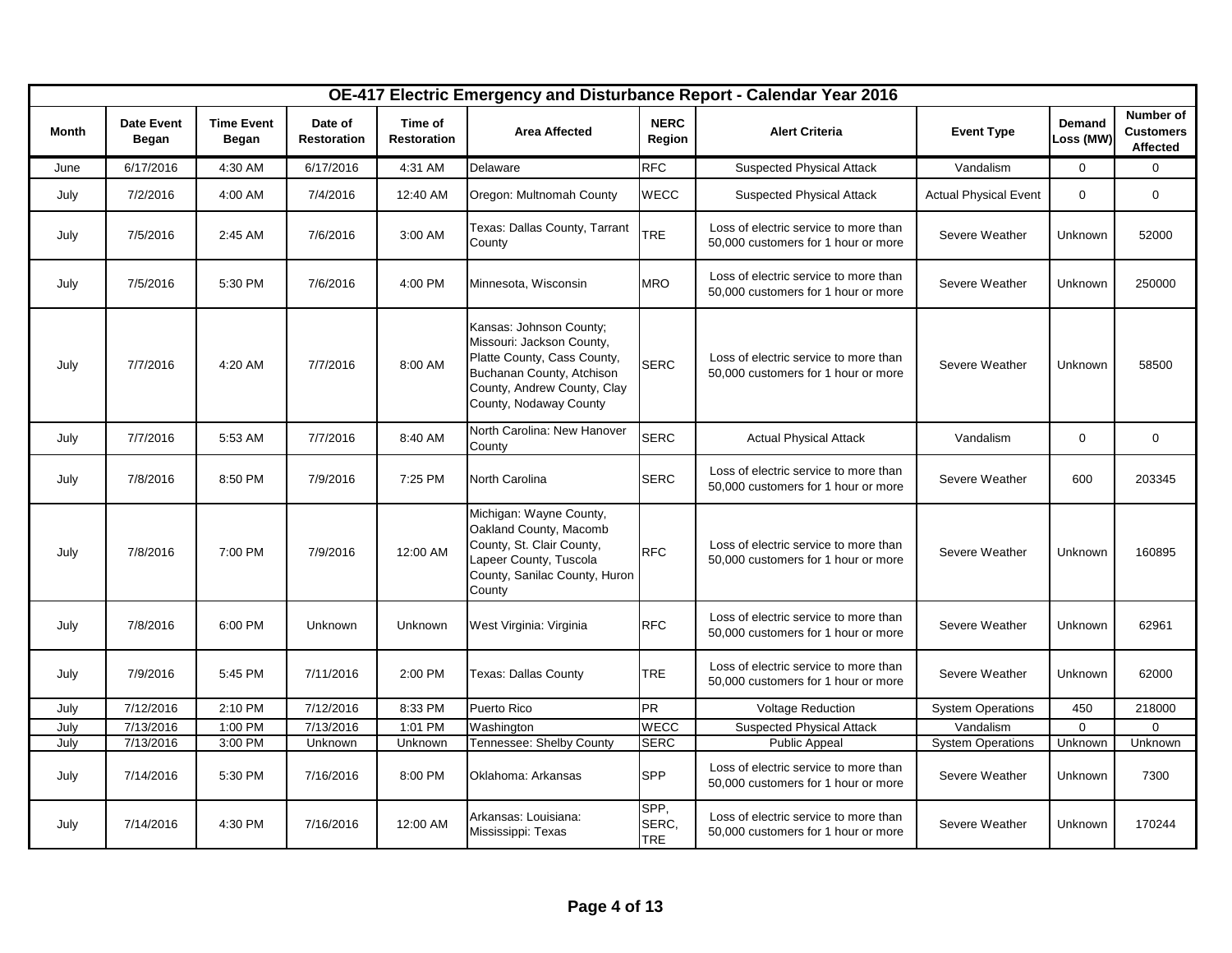|        |                            |                            |                               |                               |                                                                                    |                       | OE-417 Electric Emergency and Disturbance Report - Calendar Year 2016                                                 |                               |                            |                                           |
|--------|----------------------------|----------------------------|-------------------------------|-------------------------------|------------------------------------------------------------------------------------|-----------------------|-----------------------------------------------------------------------------------------------------------------------|-------------------------------|----------------------------|-------------------------------------------|
| Month  | <b>Date Event</b><br>Began | <b>Time Event</b><br>Began | Date of<br><b>Restoration</b> | Time of<br><b>Restoration</b> | <b>Area Affected</b>                                                               | <b>NERC</b><br>Region | <b>Alert Criteria</b>                                                                                                 | <b>Event Type</b>             | <b>Demand</b><br>Loss (MW) | Number of<br><b>Customers</b><br>Affected |
| July   | 7/14/2016                  | 2:44 PM                    | 7/15/2016                     | 4:00 AM                       | Oklahoma                                                                           | SPP                   | Loss of electric service to more than<br>50,000 customers for 1 hour or more                                          | Severe Weather                | Unknown                    | 96966                                     |
| July   | 7/19/2016                  | 3:45 PM                    | 7/19/2016                     | 7:29 PM                       | Idaho                                                                              | WECC                  | Islanding, Uncontrolled Loss 300+ MW                                                                                  | <b>System Operations</b>      | 290                        | Unknown                                   |
| July   | 7/19/2016                  | 3:45 PM                    | 7/19/2016                     | 7:25 PM                       | Idaho                                                                              | WECC                  | Islanding, Uncontrolled Loss 300+ MW                                                                                  | <b>System Operations</b>      | 485                        | <b>Unknown</b>                            |
| July   | 7/21/2016                  | 7:21 PM                    | 7/22/2016                     | 12:09 AM                      | Puerto Rico                                                                        | <b>PR</b>             | Load Shed 100+ MW, Voltage<br>Reduction                                                                               | <b>System Operations</b>      | 200                        | 266000                                    |
| July   | 7/21/2016                  | 6:18 AM                    | 7/21/2016                     | 2:45 PM                       | Delaware: New Castle County                                                        | <b>RFC</b>            | <b>Suspected Physical Attack</b>                                                                                      | <b>Suspicious Activity</b>    | $\mathbf 0$                | $\mathbf 0$                               |
| July   | 7/22/2016                  | 11:50 PM                   | 7/23/2016                     | 9:10 AM                       | Massachusetts: Connecticut:<br>Rhode Island: New Hampshire: NPCC<br>Vermont: Maine |                       | Loss of electric service to more than<br>50,000 customers for 1 hour or more                                          | Severe Weather                | Unknown                    | 57058                                     |
| July   | 7/23/2016                  | 3:15 PM                    | 7/23/2016                     | 7:53 PM                       | Pennsylvania: Cambria County RFC                                                   |                       | <b>Voltage Reduction</b>                                                                                              | <b>System Operations</b>      | 87                         | <b>Unknown</b>                            |
| July   | 7/23/2016                  | 7:30 PM                    | 7/24/2016                     | 7:30 AM                       | Connecticut: Massachusetts:<br>New Hampshire: Vermont:<br>Rhode Island             | <b>NPCC</b>           | Loss of electric service to more than<br>50,000 customers for 1 hour or more                                          | Severe Weather                | Unknown                    | 101073                                    |
| July   | 7/25/2016                  | 6:51 PM                    | 7/26/2016                     | 2:19 AM                       | Puerto Rico                                                                        | <b>PR</b>             | <b>Voltage Reduction</b>                                                                                              | <b>System Operations</b>      | $\mathbf 0$                | $\mathbf 0$                               |
| July   | 7/26/2016                  | 6:51 PM                    | 7/27/2016                     | 1:45 AM                       | Puerto Rico                                                                        | <b>PR</b>             | <b>Voltage Reduction</b>                                                                                              | <b>System Operations</b>      | 25                         | 37100                                     |
| July   | 7/27/2016                  | 6:50 PM                    | 7/28/2016                     | 1:38 AM                       | Puerto Rico                                                                        | <b>PR</b>             | <b>Voltage Reduction</b>                                                                                              | <b>System Operations</b>      | 80                         | 106300                                    |
| July   | 7/28/2016                  | 6:51 PM                    | 7/29/2016                     | 2:02 AM                       | Puerto Rico                                                                        | <b>PR</b>             | <b>Voltage Reduction</b>                                                                                              | <b>System Operations</b>      | 22                         | 21600                                     |
| July   | 7/29/2016                  | 7:09 PM                    | 7/29/2016                     | 7:57 PM                       | Puerto Rico                                                                        | PR                    | <b>Voltage Reduction</b>                                                                                              | <b>System Operations</b>      | $\mathbf 0$                | $\mathbf 0$                               |
| August | 8/4/2016                   | 2:15 PM                    | 8/4/2016                      | 2:23 PM                       | Delaware: New Castle County;                                                       | <b>RFC</b>            | <b>Suspected Physical Attack</b>                                                                                      | Vandalism                     | $\mathbf 0$                | $\mathbf 0$                               |
| August | 8/7/2016                   | 6:39 PM                    | 8/7/2016                      | 8:27 PM                       | New Mexico: Bernalillo County; WECC                                                |                       | Uncontrolled loss of 300 Megawatts or<br>more of firm system loads for more than<br>15 minutes from a single incident | <b>System Operations</b>      | Unknown                    | Unknown                                   |
| August | 8/10/2016                  | 6:00 AM                    | <b>Unknown</b>                | Unknown                       | California: Butte County;                                                          | <b>WECC</b>           | Fuel supply emergencies that could<br>impact electric power system adequacy<br>or reliability                         | <b>Fuel Supply Deficiency</b> | $\mathbf 0$                | $\boldsymbol{0}$                          |
| August | 8/11/2016                  | 4:30 PM                    | 8/11/2016                     | 7:15 PM                       | Ohio:                                                                              | <b>RFC</b>            | Loss of electric service to more than<br>50,000 customers for 1 hour or more                                          | Severe Weather                | Unknown                    | 62140                                     |
| August | 8/13/2016                  | 11:42 AM                   | 8/13/2016                     | 2:07 PM                       | South Carolina:                                                                    | <b>SERC</b>           | Uncontrolled loss of 300 Megawatts or<br>more of firm system loads for more than<br>15 minutes from a single incident | <b>System Operations</b>      | 506                        | 0                                         |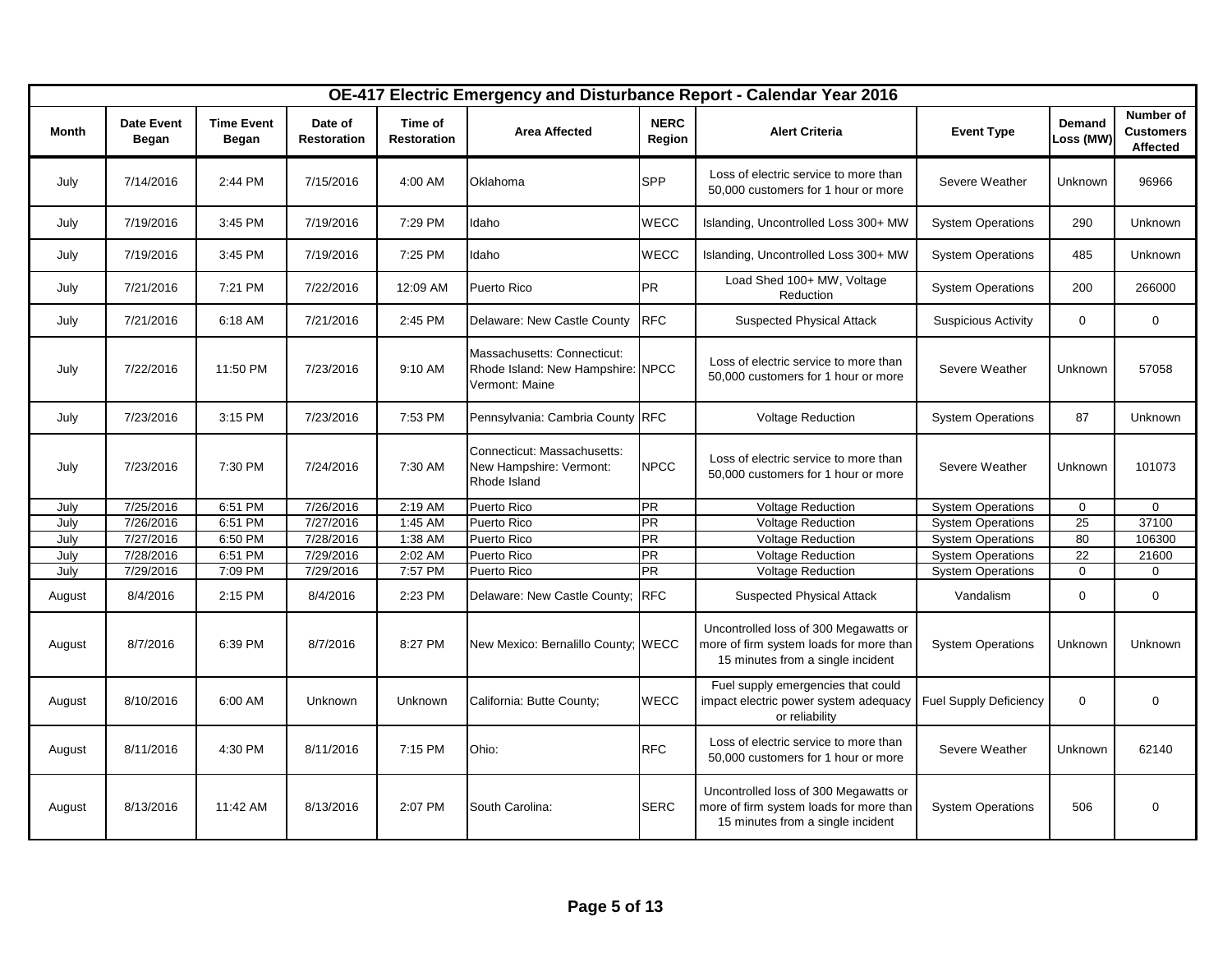|           |                            |                            |                               |                               |                                          |                       | OE-417 Electric Emergency and Disturbance Report - Calendar Year 2016                                                                                                                                            |                              |                     |                                           |
|-----------|----------------------------|----------------------------|-------------------------------|-------------------------------|------------------------------------------|-----------------------|------------------------------------------------------------------------------------------------------------------------------------------------------------------------------------------------------------------|------------------------------|---------------------|-------------------------------------------|
| Month     | <b>Date Event</b><br>Began | <b>Time Event</b><br>Began | Date of<br><b>Restoration</b> | Time of<br><b>Restoration</b> | <b>Area Affected</b>                     | <b>NERC</b><br>Region | <b>Alert Criteria</b>                                                                                                                                                                                            | <b>Event Type</b>            | Demand<br>Loss (MW) | Number of<br><b>Customers</b><br>Affected |
| August    | 8/20/2016                  | 2:18 PM                    | 8/20/2016                     | 9:19 PM                       | New York:                                | <b>NPCC</b>           | <b>Actual Physical Attack</b>                                                                                                                                                                                    | <b>Actual Physical Event</b> | Unknown             | 40000                                     |
| August    | 8/23/2016                  | 5:00 PM                    | 8/24/2016                     | 12:05 AM                      | Texas: Harris County;                    | <b>TRE</b>            | Loss of electric service to more than<br>50,000 customers for 1 hour or more                                                                                                                                     | Severe Weather               | Unknown             | 72200                                     |
| August    | 8/24/2016                  | 6:13 PM                    | 8/24/2016                     | 7:14 PM                       | Puerto Rico:                             | <b>PR</b>             | Uncontrolled loss of 300 Megawatts or<br>more of firm system loads for more than<br>15 minutes from a single incident                                                                                            | <b>System Operations</b>     | 600                 | 400000                                    |
| August    | 8/24/2016                  | 7:18 PM                    | 8/24/2016                     | 7:47 PM                       | Washington: King County;                 | <b>WECC</b>           | Electrical System Separation (Islanding)<br>where part or parts of a power grid<br>remain(s) operational in an otherwise<br>blacked out area or within the partial<br>failure of an integrated electrical system | Islanding                    | 9232                | Unknown                                   |
| August    | 8/25/2016                  | 6:40 PM                    | 8/26/2016                     | 6:19 PM                       | Oregon: Crook County;                    | <b>WECC</b>           | <b>Suspected Physical Attack</b>                                                                                                                                                                                 | Vandalism                    | $\Omega$            | $\Omega$                                  |
| August    | 8/31/2016                  | 9:45 AM                    | 8/31/2016                     | 9:55 AM                       | Colorado:                                | <b>WECC</b>           | Electrical System Separation (Islanding)<br>where part or parts of a power grid<br>remain(s) operational in an otherwise<br>blacked out area or within the partial<br>failure of an integrated electrical system | Transmission<br>Interruption | $\mathbf 0$         | $\mathbf 0$                               |
| August    | 8/31/2016                  | 2:52 PM                    | Unknown                       | Unknown                       | Washington: Clark County;                | <b>WECC</b>           | Electrical System Separation (Islanding)<br>where part or parts of a power grid<br>remain(s) operational in an otherwise<br>blacked out area or within the partial<br>failure of an integrated electrical system | Islanding                    | $\mathbf 0$         | $\mathbf 0$                               |
| September | 9/1/2016                   | 10:00 PM                   | Unknown                       | Unknown                       | Florida:                                 | <b>FRCC</b>           | Loss of electric service to more than<br>50,000 customers for 1 hour or more                                                                                                                                     | Severe Weather               | 100                 | Unknown                                   |
| September | 9/2/2016                   | 12:40 AM                   | 9/4/2016                      | 8:00 PM                       | Florida: Leon County, Wakulla<br>County: | <b>FRCC</b>           | Loss of electric service to more than<br>50,000 customers for 1 hour or more                                                                                                                                     | Severe Weather               | 450                 | 75000                                     |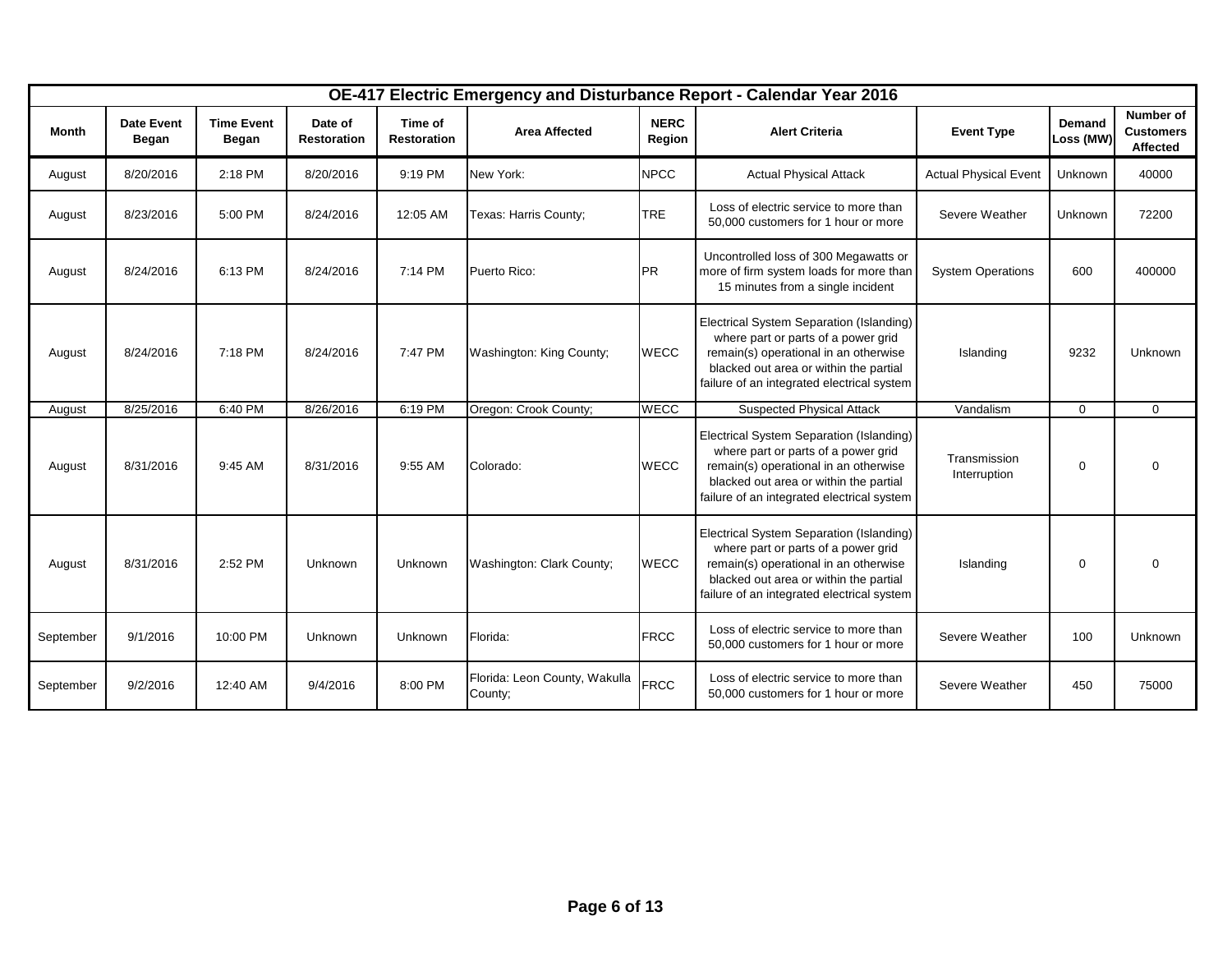|           |                                   |                            |                               |                               |                                                                                                                                                                                                                                                                                                                                                                                                                                                                                                                                  |                       | OE-417 Electric Emergency and Disturbance Report - Calendar Year 2016                                                                                                                                            |                               |                     |                                           |
|-----------|-----------------------------------|----------------------------|-------------------------------|-------------------------------|----------------------------------------------------------------------------------------------------------------------------------------------------------------------------------------------------------------------------------------------------------------------------------------------------------------------------------------------------------------------------------------------------------------------------------------------------------------------------------------------------------------------------------|-----------------------|------------------------------------------------------------------------------------------------------------------------------------------------------------------------------------------------------------------|-------------------------------|---------------------|-------------------------------------------|
| Month     | <b>Date Event</b><br><b>Began</b> | <b>Time Event</b><br>Began | Date of<br><b>Restoration</b> | Time of<br><b>Restoration</b> | <b>Area Affected</b>                                                                                                                                                                                                                                                                                                                                                                                                                                                                                                             | <b>NERC</b><br>Region | <b>Alert Criteria</b>                                                                                                                                                                                            | <b>Event Type</b>             | Demand<br>Loss (MW) | Number of<br><b>Customers</b><br>Affected |
| September | 9/2/2016                          | 4:00 AM                    | 9/2/2016                      | 4:00 PM                       | Florida: Alachua County, Bay<br>County, Citrus County,<br>Columbia County, Dixie<br>County, Franklin County,<br>Gilchrist County, Gulf County,<br>Hamilton County, Hardee<br>County, Hernando County,<br>Highlands County, Jefferson<br>County, Lafayette County,<br>Lake County, Levy County,<br>Madison County, Marion<br>County, Orange County,<br>Osceola County, Pasco<br>County, Pinellas County, Polk<br>County, Seminole County,<br>Sumter County, Suwannee<br>County, Taylor County, Volusia<br>County, Wakulla County; | <b>FRCC</b>           | Loss of electric service to more than<br>50,000 customers for 1 hour or more                                                                                                                                     | Severe Weather                | 225                 | 90000                                     |
| September | 9/2/2016                          | 5:45 AM                    | 9/3/2016                      | 12:30 AM                      | Georgia:                                                                                                                                                                                                                                                                                                                                                                                                                                                                                                                         | <b>SERC</b>           | Loss of electric service to more than<br>50,000 customers for 1 hour or more                                                                                                                                     | Severe Weather                | Unknown             | 57000                                     |
| September | 9/6/2016                          | 6:12 PM                    | 9/6/2016                      | 9:24 PM                       | Washington: Clark County;                                                                                                                                                                                                                                                                                                                                                                                                                                                                                                        | <b>WECC</b>           | Electrical System Separation (Islanding)<br>where part or parts of a power grid<br>remain(s) operational in an otherwise<br>blacked out area or within the partial<br>failure of an integrated electrical system | Islanding                     | 300                 | Unknown                                   |
| September | 9/8/2016                          | 8:30 AM                    | 9/25/2016                     | 12:00 AM                      | New York: Tompkins County;                                                                                                                                                                                                                                                                                                                                                                                                                                                                                                       | <b>NPCC</b>           | Fuel supply emergencies that could<br>impact electric power system adequacy<br>or reliability                                                                                                                    | <b>Fuel Supply Deficiency</b> | 210                 | <b>Unknown</b>                            |
| September | 9/8/2016                          | 2:49 PM                    | 9/8/2016                      | 3:03 PM                       | Washington:                                                                                                                                                                                                                                                                                                                                                                                                                                                                                                                      | WECC                  | Electrical System Separation (Islanding)<br>where part or parts of a power grid<br>remain(s) operational in an otherwise<br>blacked out area or within the partial<br>failure of an integrated electrical system | Islanding                     | 0                   | $\mathbf 0$                               |
| September | 9/10/2016                         | 9:42 AM                    | 9/10/2016                     | 9:57 AM                       | Washington: Clark County;                                                                                                                                                                                                                                                                                                                                                                                                                                                                                                        | <b>WECC</b>           | Load shedding of 100 Megawatts or<br>more implemented under emergency<br>operational policy                                                                                                                      | Generation Inadequacy         | 135                 | Unknown                                   |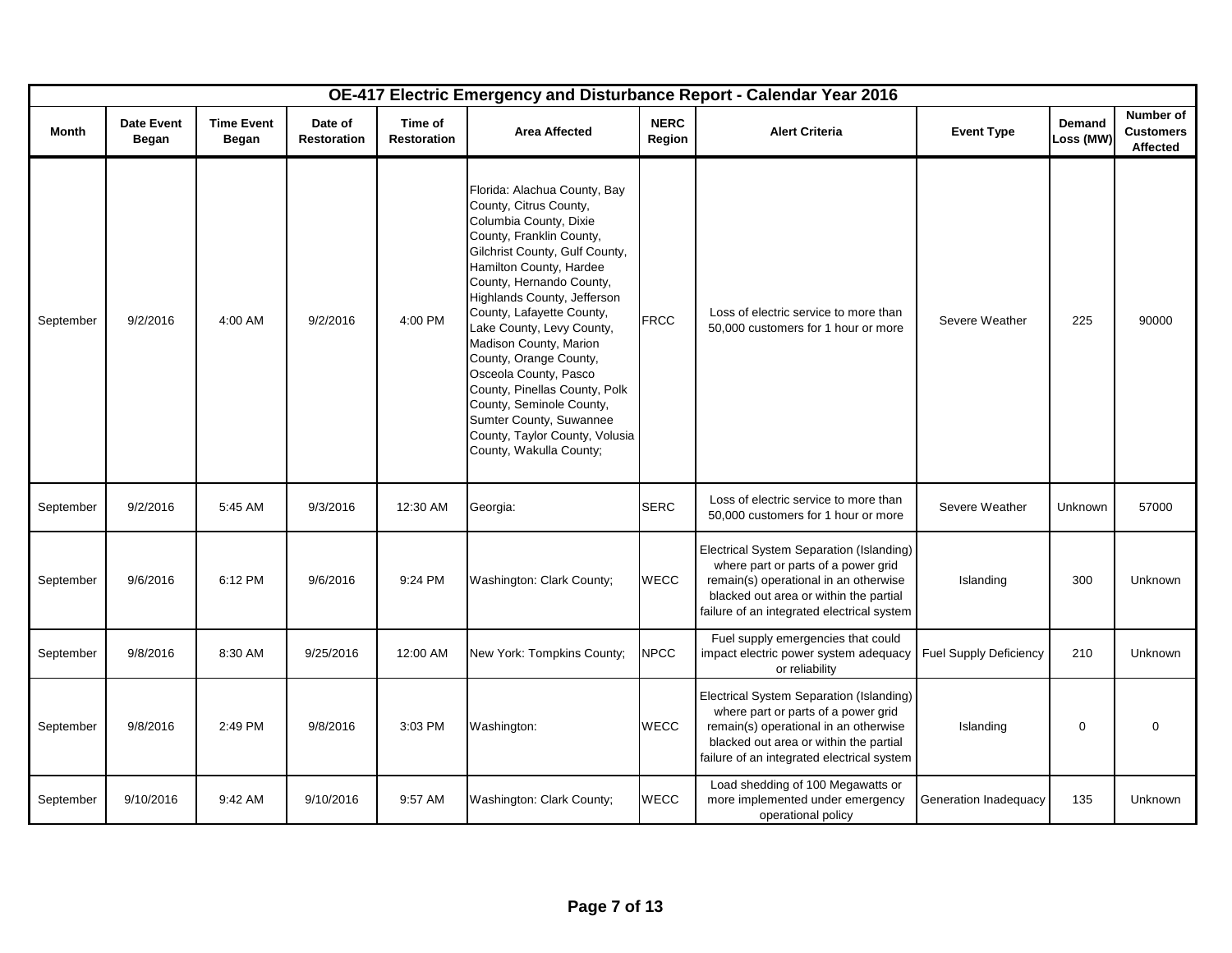|              | OE-417 Electric Emergency and Disturbance Report - Calendar Year 2016 |                            |                               |                               |                                                                                         |                       |                                                                                                                                                                     |                              |                     |                                           |
|--------------|-----------------------------------------------------------------------|----------------------------|-------------------------------|-------------------------------|-----------------------------------------------------------------------------------------|-----------------------|---------------------------------------------------------------------------------------------------------------------------------------------------------------------|------------------------------|---------------------|-------------------------------------------|
| <b>Month</b> | <b>Date Event</b><br>Began                                            | <b>Time Event</b><br>Began | Date of<br><b>Restoration</b> | Time of<br><b>Restoration</b> | <b>Area Affected</b>                                                                    | <b>NERC</b><br>Region | <b>Alert Criteria</b>                                                                                                                                               | <b>Event Type</b>            | Demand<br>Loss (MW) | Number of<br><b>Customers</b><br>Affected |
| September    | 9/11/2016                                                             | 12:05 PM                   | 9/11/2016                     | 3:10 PM                       | Connecticut: Massachusetts:<br>New Hampshire: Rhode Island: NPCC<br>Vermont: Maine:     |                       | Loss of electric service to more than<br>50,000 customers for 1 hour or more                                                                                        | Severe Weather               | Unknown             | 57960                                     |
| September    | 9/12/2016                                                             | 12:30 PM                   | 9/12/2016                     | 5:56 PM                       | New Mexico: Bernalillo County,<br>Sandoval County, Santa Fe<br>County, Valencia County; | <b>WECC</b>           | Load shedding of 100 Megawatts or<br>more implemented under emergency<br>operational policy                                                                         | Generation Inadequacy        | 110                 | 53753                                     |
| September    | 9/21/2016                                                             | 2:30 PM                    | 9/24/2016                     | 2:30 AM                       | Puerto Rico:                                                                            |                       | Complete operational failure or shut-<br>down of the transmission and/or<br>distribution electrical system                                                          | <b>System Operations</b>     | 2750                | 1475000                                   |
| September    | 9/21/2016                                                             | 7:44 PM                    | 9/21/2016                     | 9:17 PM                       | Texas: Lubbock County;                                                                  | <b>TRE</b>            | Physical attack that could potentially<br>impact electric power system adequacy<br>or reliability; or vandalism which targets<br>components of any security systems | <b>Actual Physical Event</b> | $\mathbf 0$         | $\Omega$                                  |
| September    | 9/22/2016                                                             | 10:56 AM                   | 9/22/2016                     | 11:41 AM                      | Iowa: Black Hawk County;                                                                | <b>MRO</b>            | Complete operational failure or shut-<br>down of the transmission and/or<br>distribution electrical system                                                          | <b>System Operations</b>     | 69                  | 19124                                     |
| September    | 9/25/2016                                                             | 12:49 PM                   | 9/25/2016                     | 6:20 PM                       | Utah: Kane County, Garfield<br>County; Arizona: Coconino<br>County, Mohave County       | <b>WECC</b>           | Physical attack that could potentially<br>impact electric power system adequacy<br>or reliability; or vandalism which targets<br>components of any security systems | Vandalism                    | 20                  | 10000                                     |
| October      | 10/01/2016                                                            | 12:24 PM                   | 10/02/2016                    | 2:04 AM                       | California: Mendocino County;                                                           | <b>WECC</b>           | Physical attack that causes major<br>interruptions or impacts to critical<br>infrastructure facilities or to operations                                             | <b>Actual Physical Event</b> | $\mathbf 0$         | $\Omega$                                  |
| October      | 10/02/2016                                                            | 11:30 PM                   | 10/05/2016                    | 8:00 AM                       | Utah:                                                                                   | <b>WECC</b>           | Public appeal to reduce the use of<br>electricity for purposes of maintaining<br>the continuity of the electric power<br>system                                     | Transmission<br>Interruption | 50                  | 4000                                      |
| October      | 10/03/2016                                                            | 3:09 PM                    | 10/04/2016                    | 7:00 PM                       | Texas:                                                                                  | <b>TRE</b>            | Public appeal to reduce the use of<br>electricity for purposes of maintaining<br>the continuity of the electric power<br>system                                     | Public Appeal                | Unknown             | Unknown                                   |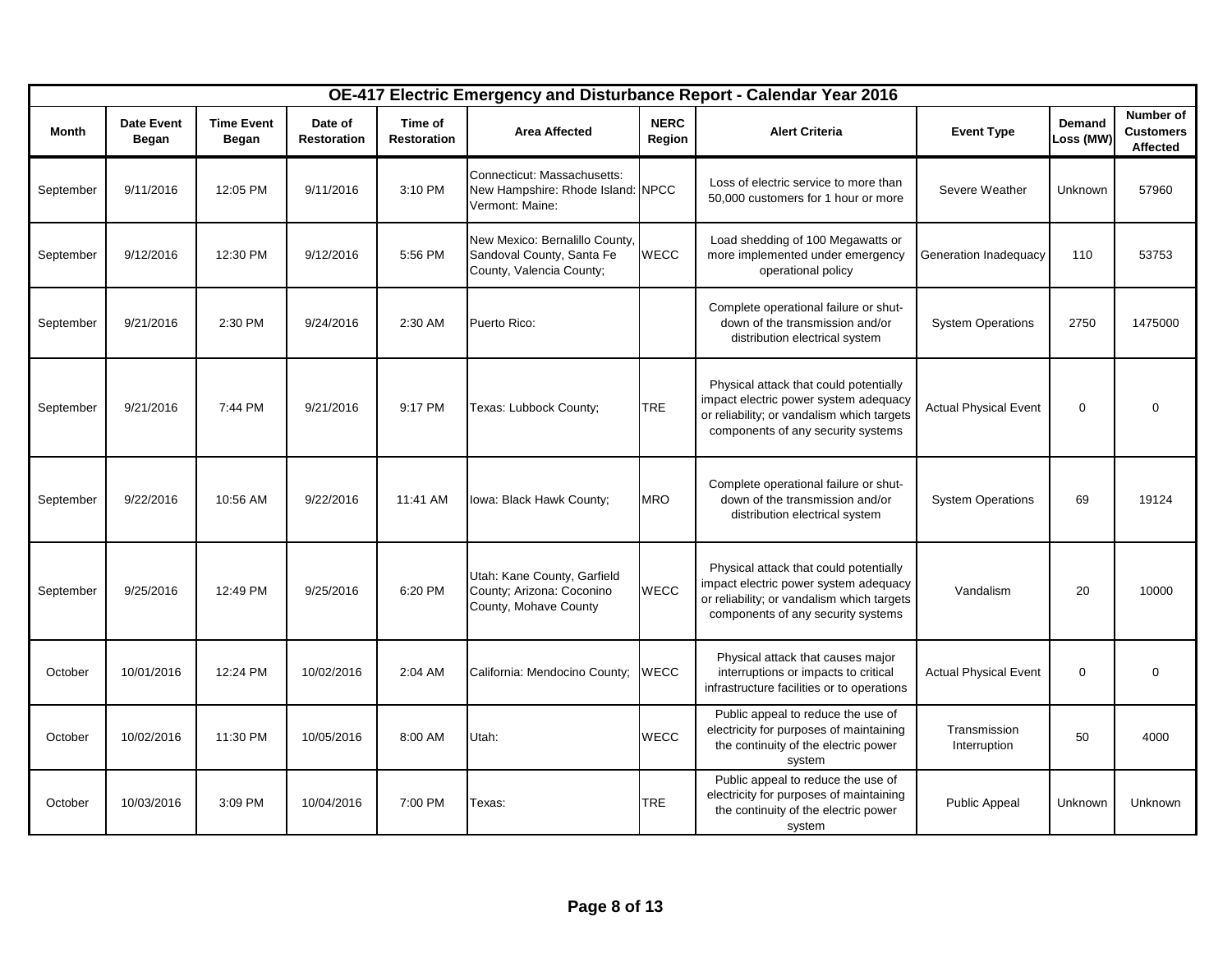|         |                            |                            |                               |                               |                                                       |                       | OE-417 Electric Emergency and Disturbance Report - Calendar Year 2016                                                                                               |                       |                            |                                                  |
|---------|----------------------------|----------------------------|-------------------------------|-------------------------------|-------------------------------------------------------|-----------------------|---------------------------------------------------------------------------------------------------------------------------------------------------------------------|-----------------------|----------------------------|--------------------------------------------------|
| Month   | <b>Date Event</b><br>Began | <b>Time Event</b><br>Began | Date of<br><b>Restoration</b> | Time of<br><b>Restoration</b> | <b>Area Affected</b>                                  | <b>NERC</b><br>Region | <b>Alert Criteria</b>                                                                                                                                               | <b>Event Type</b>     | <b>Demand</b><br>Loss (MW) | Number of<br><b>Customers</b><br><b>Affected</b> |
| October | 10/05/2016                 | 11:32 AM                   | 10/05/2016                    | 7:00 PM                       | Texas:                                                | <b>TRE</b>            | Public appeal to reduce the use of<br>electricity for purposes of maintaining<br>the continuity of the electric power<br>system                                     | <b>Public Appeal</b>  | Unknown                    | Unknown                                          |
| October | 10/05/2016                 | 3:51 PM                    | Unknown                       | Unknown                       | California: Imperial County;                          | <b>WECC</b>           | Physical attack that could potentially<br>impact electric power system adequacy<br>or reliability; or vandalism which targets<br>components of any security systems | Vandalism             | $\mathbf 0$                | $\Omega$                                         |
| October | 10/06/2016                 | 9:50 AM                    | 10/06/2016                    | 7:00 PM                       | Texas:                                                | <b>TRE</b>            | Public appeal to reduce the use of<br>electricity for purposes of maintaining<br>the continuity of the electric power<br>system                                     | <b>Public Appeal</b>  | Unknown                    | Unknown                                          |
| October | 10/06/2016                 | 7:30 PM                    | 10/8/2016                     | 6:00 PM                       | Florida:                                              | <b>FRCC</b>           | Loss of electric service to more than<br>50,000 customers for 1 hour or more                                                                                        | Severe Weather        | 5600                       | 1200000                                          |
| October | 10/07/2016                 | 8:00 AM                    | 10/09/2016                    | 1:00 PM                       | Florida: Alachua County, Bay<br>County, Citrus County | <b>FRCC</b>           | Loss of electric service to more than<br>50,000 customers for 1 hour or more                                                                                        | Severe Weather        | 413                        | 165000                                           |
| October | 10/07/2016                 | 11:08 AM                   | 10/07/2016                    | 7:00 PM                       | Texas:                                                | <b>TRE</b>            | Public appeal to reduce the use of<br>electricity for purposes of maintaining<br>the continuity of the electric power<br>system                                     | Generation Inadequacy | Unknown                    | Unknown                                          |
| October | 10/07/2016                 | 4:22 PM                    | 10/12/2016                    | 11:00 AM                      | Georgia:                                              | <b>SERC</b>           | Loss of electric service to more than<br>50,000 customers for 1 hour or more                                                                                        | Severe Weather        | 122                        | 36384                                            |
| October | 10/07/2016                 | 10:45 PM                   | Unknown                       | Unknown                       | Florida:                                              | <b>FRCC</b>           | Loss of electric service to more than<br>50,000 customers for 1 hour or more                                                                                        | Severe Weather        | Unknown                    | Unknown                                          |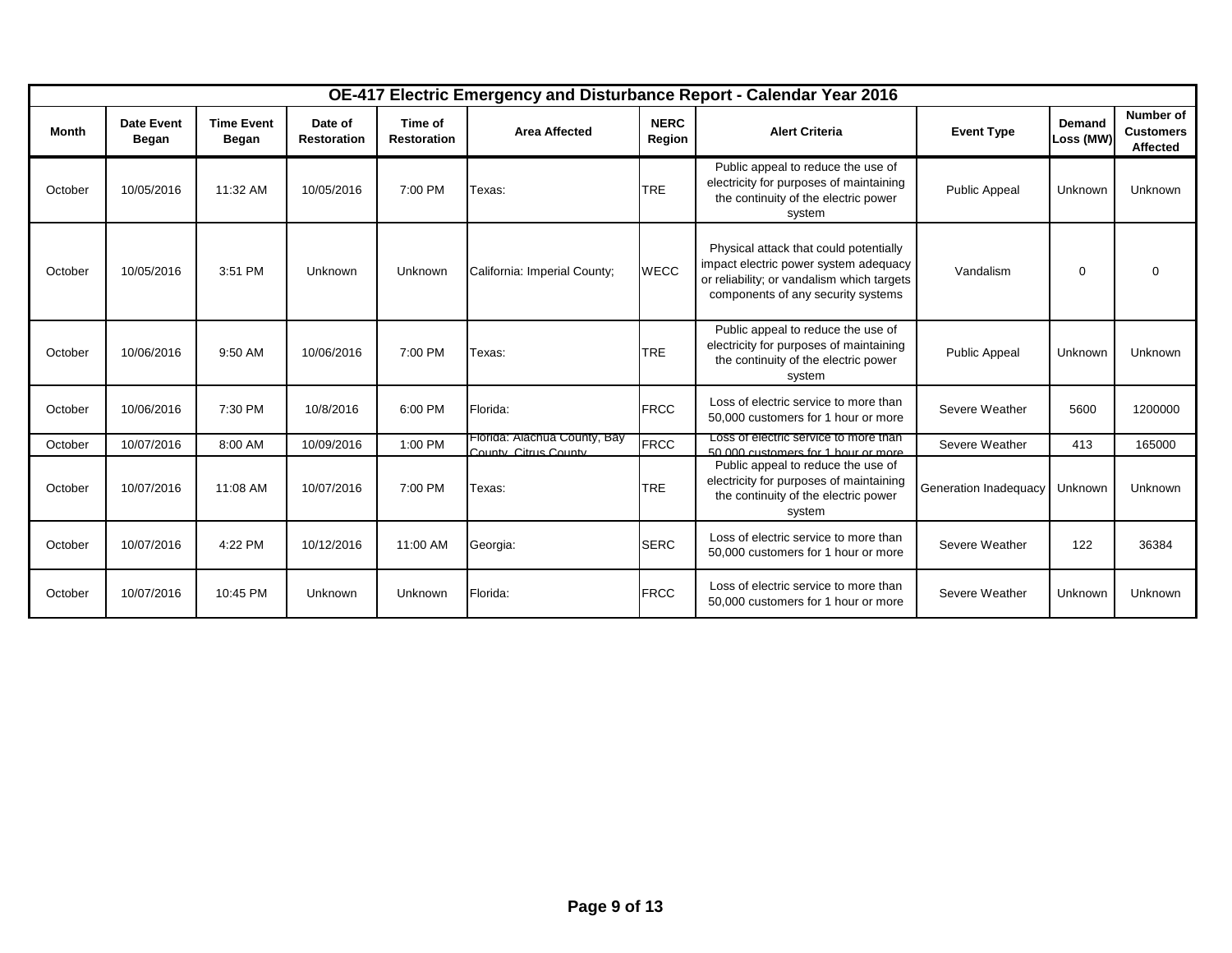|              |                                   |                                   |                               |                               |                                                                                                                                                                                                                                                                                                                                                                                                                                                                        |                       | OE-417 Electric Emergency and Disturbance Report - Calendar Year 2016                                                                                                                                 |                       |                            |                                           |
|--------------|-----------------------------------|-----------------------------------|-------------------------------|-------------------------------|------------------------------------------------------------------------------------------------------------------------------------------------------------------------------------------------------------------------------------------------------------------------------------------------------------------------------------------------------------------------------------------------------------------------------------------------------------------------|-----------------------|-------------------------------------------------------------------------------------------------------------------------------------------------------------------------------------------------------|-----------------------|----------------------------|-------------------------------------------|
| <b>Month</b> | <b>Date Event</b><br><b>Began</b> | <b>Time Event</b><br><b>Began</b> | Date of<br><b>Restoration</b> | Time of<br><b>Restoration</b> | <b>Area Affected</b>                                                                                                                                                                                                                                                                                                                                                                                                                                                   | <b>NERC</b><br>Region | <b>Alert Criteria</b>                                                                                                                                                                                 | <b>Event Type</b>     | <b>Demand</b><br>Loss (MW) | Number of<br><b>Customers</b><br>Affected |
| October      | 10/07/2016                        | 11:00 PM                          | Unknown                       | Unknown                       | South Carolina: Allendale<br>County, Bamberg County,<br>Beaufort County, Berkeley<br>County, Charleston County,<br>Chesterfield County, Clarendon<br>County, Colleton County,<br>Darlington County, Dorchester<br>County, Florence County,<br>Georgetown County, Hampton<br>County, Horry County, Jasper<br>County, Kershaw County, Lee<br>County, Marion County,<br>Marlboro County, Orangeburg<br>County, Richland County,<br>Sumter County, Williamsburg<br>County: | <b>SERC</b>           | Uncontrolled loss of 300 Megawatts or<br>more of firm system loads for more than<br>15 minutes from a single incident<br>Loss of electric service to more than<br>50,000 customers for 1 hour or more | Severe Weather        | Unknown                    | <b>Unknown</b>                            |
| October      | 10/08/2016                        | 8:21 AM                           | 10/13/2016                    | 5:30 PM                       | North Carolina: South Carolina: SERC                                                                                                                                                                                                                                                                                                                                                                                                                                   |                       | Loss of electric service to more than<br>50,000 customers for 1 hour or more                                                                                                                          | Severe Weather        | Unknown                    | <b>Unknown</b>                            |
| October      | 10/08/2016                        | 2:05 PM                           | 10/09/2016                    | 6:06 AM                       | North Carolina:                                                                                                                                                                                                                                                                                                                                                                                                                                                        | <b>SERC</b>           | Uncontrolled loss of 300 Megawatts or<br>more of firm system loads for more than<br>15 minutes from a single incident                                                                                 | Severe Weather        | Unknown                    | 44875                                     |
| October      | 10/08/2016                        | 1:10 AM                           | Unknown                       | <b>Unknown</b>                | South Carolina:                                                                                                                                                                                                                                                                                                                                                                                                                                                        | <b>SERC</b>           | Loss of electric service to more than<br>50,000 customers for 1 hour or more                                                                                                                          | Severe Weather        | 1050                       | 290824                                    |
| October      | 10/10/2016                        | 1:15 PM                           | 10/10/2016                    | 7:00 PM                       | Texas:                                                                                                                                                                                                                                                                                                                                                                                                                                                                 | <b>TRE</b>            | Public appeal to reduce the use of<br>electricity for purposes of maintaining<br>the continuity of the electric power<br>system                                                                       | Generation Inadequacy | Unknown                    | <b>Unknown</b>                            |
| October      | 10/12/2016                        | 12:09 PM                          | 10/12/2016                    | 1:16 PM                       | Nevada: Clark County;                                                                                                                                                                                                                                                                                                                                                                                                                                                  | <b>WECC</b>           | Physical attack that could potentially<br>impact electric power system adequacy<br>or reliability; or vandalism which targets<br>components of any security systems                                   | Vandalism             | 4                          | 1671                                      |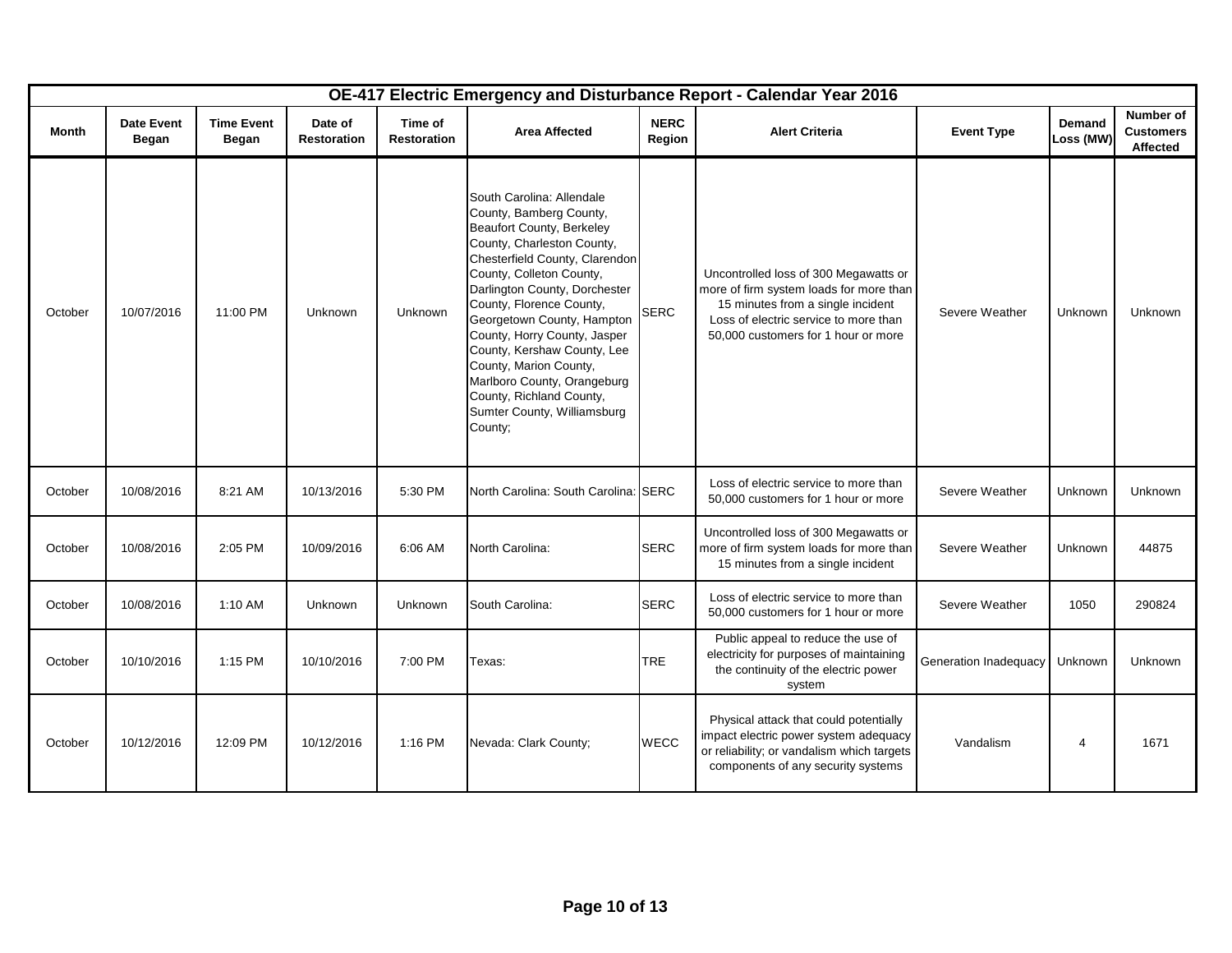|          |                            |                            |                               |                               |                                                                                                |                       | OE-417 Electric Emergency and Disturbance Report - Calendar Year 2016                                                                                                                                            |                              |                            |                                           |
|----------|----------------------------|----------------------------|-------------------------------|-------------------------------|------------------------------------------------------------------------------------------------|-----------------------|------------------------------------------------------------------------------------------------------------------------------------------------------------------------------------------------------------------|------------------------------|----------------------------|-------------------------------------------|
| Month    | <b>Date Event</b><br>Began | <b>Time Event</b><br>Began | Date of<br><b>Restoration</b> | Time of<br><b>Restoration</b> | <b>Area Affected</b>                                                                           | <b>NERC</b><br>Region | <b>Alert Criteria</b>                                                                                                                                                                                            | <b>Event Type</b>            | <b>Demand</b><br>Loss (MW) | Number of<br><b>Customers</b><br>Affected |
| October  | 10/18/2016                 | $2:06$ PM                  | 10/21/2016                    | 3:00 PM                       | Oregon: Deschutes County,<br>Lake County;                                                      | <b>WECC</b>           | Physical attack that could potentially<br>impact electric power system adequacy<br>or reliability; or vandalism which targets<br>components of any security systems                                              | Vandalism                    | $\mathbf 0$                | $\Omega$                                  |
| October  | 10/20/2016                 | 12:30 PM                   | 10/20/2016                    | 12:31 PM                      | Oregon:                                                                                        | <b>WECC</b>           | Physical attack that could potentially<br>impact electric power system adequacy<br>or reliability; or vandalism which targets<br>components of any security systems                                              | Vandalism                    | $\mathbf 0$                |                                           |
| October  | 10/25/2016                 | 7:40 AM                    | 10/27/2016                    | 7:40 AM                       | Tennessee: Shelby County;                                                                      | <b>SERC</b>           | Physical attack that could potentially<br>impact electric power system adequacy<br>or reliability; or vandalism which targets<br>components of any security systems                                              | Vandalism                    | $\mathbf 0$                | $\Omega$                                  |
| October  | 10/26/2016                 | 5:26 AM                    | 10/26/2016                    | 5:27 AM                       | Wyoming: Sweetwater County; WECC                                                               |                       | Physical attack that could potentially<br>impact electric power system adequacy<br>or reliability; or vandalism which targets<br>components of any security systems                                              | Vandalism                    | $\mathbf 0$                |                                           |
| October  | 10/28/2016                 | 1:29 PM                    | 10/28/2016                    | 1:38 PM                       | California: Plumas County;                                                                     | <b>WECC</b>           | Electrical System Separation (Islanding)<br>where part or parts of a power grid<br>remain(s) operational in an otherwise<br>blacked out area or within the partial<br>failure of an integrated electrical system | Islanding                    | $\overline{4}$             | 482                                       |
| October  | 10/31/2016                 | 8:06 AM                    | 10/31/2016                    | 3:53 PM                       | North Carolina: Stokes County; SERC                                                            |                       | Physical attack that causes major<br>interruptions or impacts to critical<br>infrastructure facilities or to operations                                                                                          | <b>Actual Physical Event</b> | $\mathbf 0$                | $\Omega$                                  |
| November | 11/09/2016                 | 11:59 AM                   | 11/09/2016                    | 6:15 PM                       | California: Stanislaus County,<br>San Joaquin County, Alameda WECC<br>County, Tuolumne County; |                       | Cyber event that could potentially<br>impact electric power system adequacy<br>or reliability                                                                                                                    | <b>Cyber Attack</b>          | $\mathbf 0$                | $\Omega$                                  |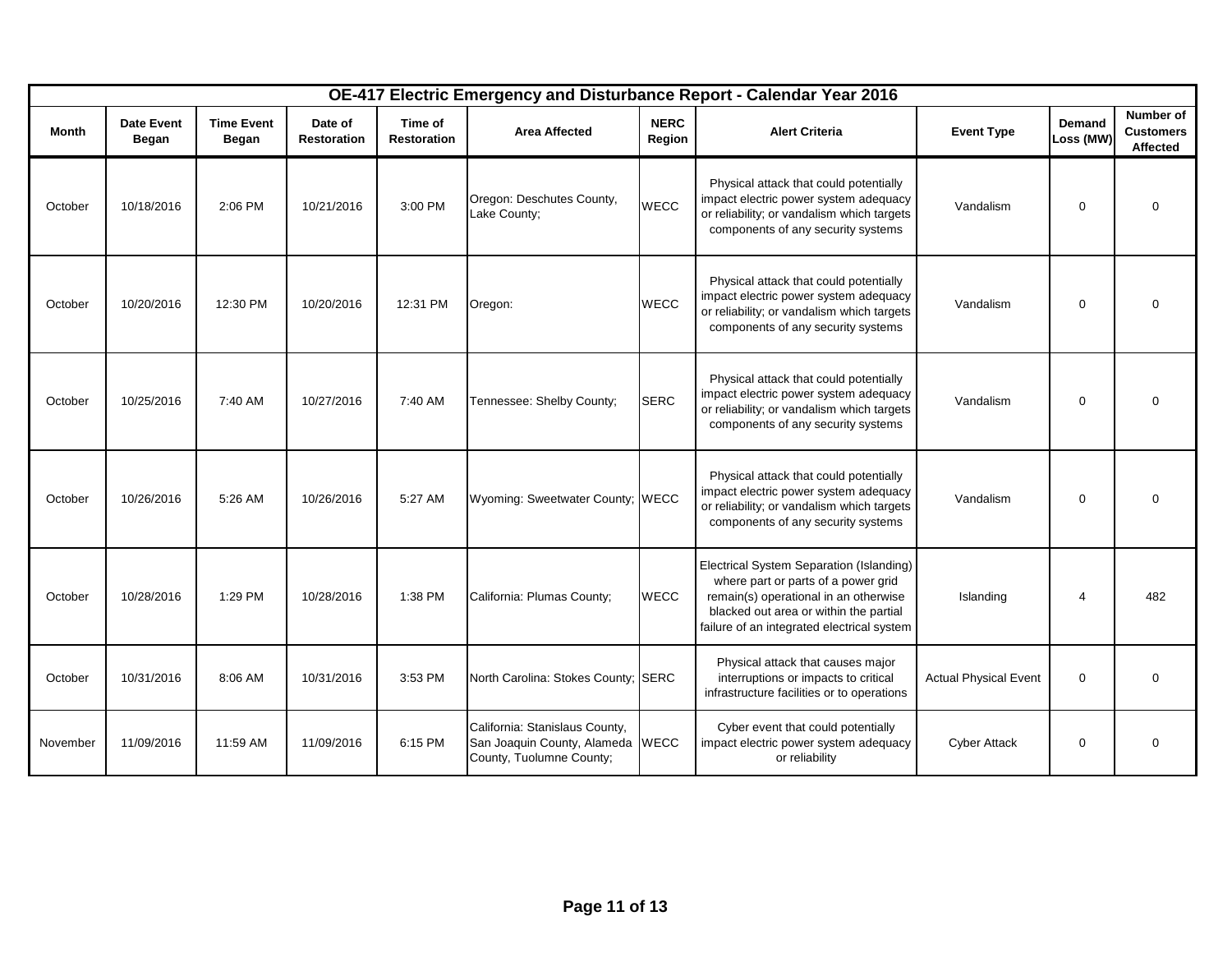|          | OE-417 Electric Emergency and Disturbance Report - Calendar Year 2016<br>Number of |                                   |                               |                               |                               |                       |                                                                                                                                                                                                                  |                               |                     |                              |
|----------|------------------------------------------------------------------------------------|-----------------------------------|-------------------------------|-------------------------------|-------------------------------|-----------------------|------------------------------------------------------------------------------------------------------------------------------------------------------------------------------------------------------------------|-------------------------------|---------------------|------------------------------|
| Month    | <b>Date Event</b><br><b>Began</b>                                                  | <b>Time Event</b><br><b>Began</b> | Date of<br><b>Restoration</b> | Time of<br><b>Restoration</b> | <b>Area Affected</b>          | <b>NERC</b><br>Region | <b>Alert Criteria</b>                                                                                                                                                                                            | <b>Event Type</b>             | Demand<br>Loss (MW) | <b>Customers</b><br>Affected |
| November | 11/09/2016                                                                         | 6:44 AM                           | 11/09/2016                    | 7:44 AM                       | California:                   | <b>WECC</b>           | Physical attack that could potentially<br>impact electric power system adequacy<br>or reliability; or vandalism which targets<br>components of any security systems                                              | Vandalism                     | 0                   | 0                            |
| November | 11/01/2016                                                                         | 8:55 PM                           | Unknown                       | Unknown                       | Washington: Clark County;     | <b>WECC</b>           | Electrical System Separation (Islanding)<br>where part or parts of a power grid<br>remain(s) operational in an otherwise<br>blacked out area or within the partial<br>failure of an integrated electrical system | Transmission<br>Interruption  | 0                   | $\Omega$                     |
| December | 12/08/2016                                                                         | 1:00 AM                           | 12/08/2016                    | 2:30 AM                       | Oregon: Multnomah County;     | <b>WECC</b>           | Physical attack that could potentially<br>impact electric power system adequacy<br>or reliability; or vandalism which targets<br>components of any security systems                                              | Vandalism                     | 0                   | $\Omega$                     |
| December | 12/11/2016                                                                         | 7:45 AM                           | 12/11/2016                    | 7:46 AM                       | Utah: Utah County;            | WECC                  | Physical attack that could potentially<br>impact electric power system adequacy<br>or reliability; or vandalism which targets<br>components of any security systems                                              | Vandalism                     | $\mathbf 0$         | $\Omega$                     |
| December | 12/13/2016                                                                         | 2:09 PM                           | 12/13/2016                    | 2:30 PM                       | California: Riverside County; | WECC                  | Cyber event that could potentially<br>impact electric power system adequacy<br>or reliability                                                                                                                    | <b>Cyber Event</b>            | $\mathbf 0$         | $\mathbf 0$                  |
| December | 12/15/2016                                                                         | 6:30 AM                           | Unknown                       | Unknown                       | California: Merced County;    | WECC                  | Fuel supply emergencies that could<br>impact electric power system adequacy<br>or reliability                                                                                                                    | <b>Fuel Supply Deficiency</b> | Unknown             | Unknown                      |
| December | 12/16/2016                                                                         | 7:45 AM                           | 12/16/2016                    | 8:45 AM                       | Oregon: Multnomah County;     | WECC                  | Physical attack that could potentially<br>impact electric power system adequacy<br>or reliability; or vandalism which targets<br>components of any security systems                                              | Vandalism                     | $\mathbf 0$         | $\Omega$                     |
| December | 12/26/2016                                                                         | 4:00 AM                           | 12/26/2016                    | 6:00 AM                       | Washington:                   | <b>WECC</b>           | Physical attack that could potentially<br>impact electric power system adequacy<br>or reliability; or vandalism which targets<br>components of any security systems                                              | Vandalism                     | $\mathbf 0$         | $\mathbf 0$                  |